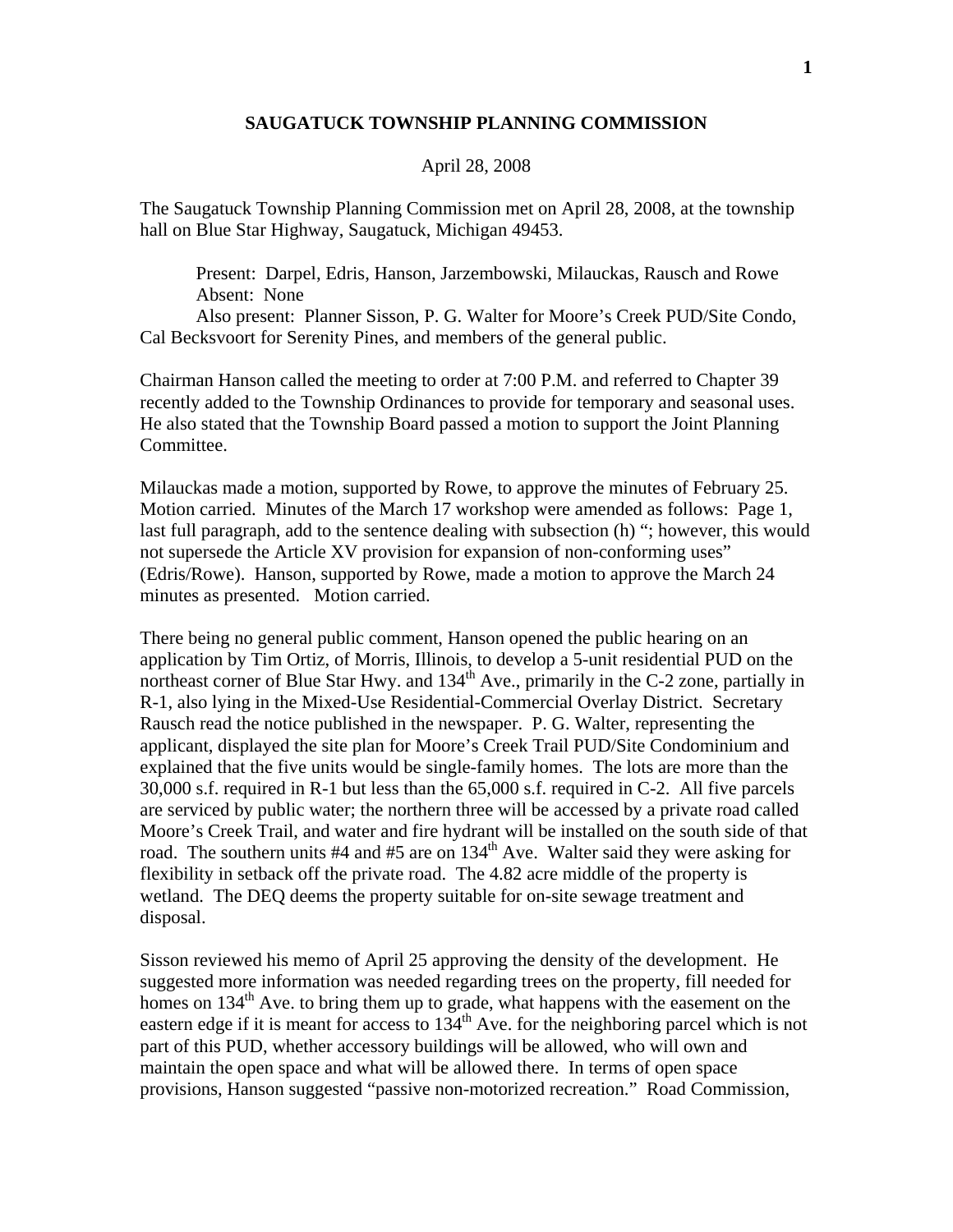Fire Department, Drain Commission, and DEQ approval letters are included in the packet.

Rausch was concerned about the driveway cuts allowed by the road commission on 134<sup>th</sup> Ave. because of the busy corner at Blue Star Hwy. Sisson asked about possible future sewer availability. Hanson said it could come from Gaslight Estates and would be very expensive. Sisson suggested requiring a dry sewer along with the road construction. Edris suggested investigating a conservancy easement for the wetland areas.

Hanson opened the hearing to public comment and Arkie Goodin, 355 Felch St., Holland, who owns neighboring property on  $134<sup>th</sup>$  Ave., was concerned about the safety of children playing near the creek because there are spots where he said he had sunk up to his waist.

There being no further public comment, Edris made a motion to close the public portion of the hearing, and Milauckas seconded. The motion carried.

Details the P.C. would like to see in the plan and documents: 1. Possible conservancy easement; 2. Requirement of a general grading and filling plan to ensure uniform site elevations; 3. Tree identification (6" caliper white pine, maple and oak) in Tree Protection Zone and where septic systems are planned near Blue Star Hwy.; 4. Building envelope, location of septic systems; 5. Anticipate flow of future sewer along private road before establishing basement depth of homes; 6. Mark existing driveways; 7. Possible shared driveway off 134<sup>th</sup> Ave.

Edris made a motion to table the application for Moore's Creek Trail PUD until more information consistent with this meeting's discussion is available. Darpel seconded and the motion carried.

Hanson introduced Cal Becksvoort, who was requesting final site plan approval for Serenity Pines Site Condominium. Becksvoort explained that the township has refused jurisdiction over the community septic system which has been approved by the Allegan County Health Department, so that authority reverts to the State. He said some of the delay has been because he just became aware of an October, 2007, ruling which requires different documentation to secure permits for, but will not change, the common waste treatment system as planned. A waste water association will be established with an original escrow account and annual assessments paid for by the home owners to maintain the system. Monitoring falls to the Allegan County Health Department, however, because the system is less than 6000 gallons. Storm water will be handled by roadside ditches and a detention pond.

The currently revised site plan is dated 1/25/08. Sisson explained that some things are not as yet completed: the community waster water treatment system, paving of Chazzny Lane where underground piping for units 1-7 must be run, and installation of a dry fire hydrant. These things will be completed once DEQ approval comes through; therefore, the township may give conditional approval upon setting up a performance bond. Balmer